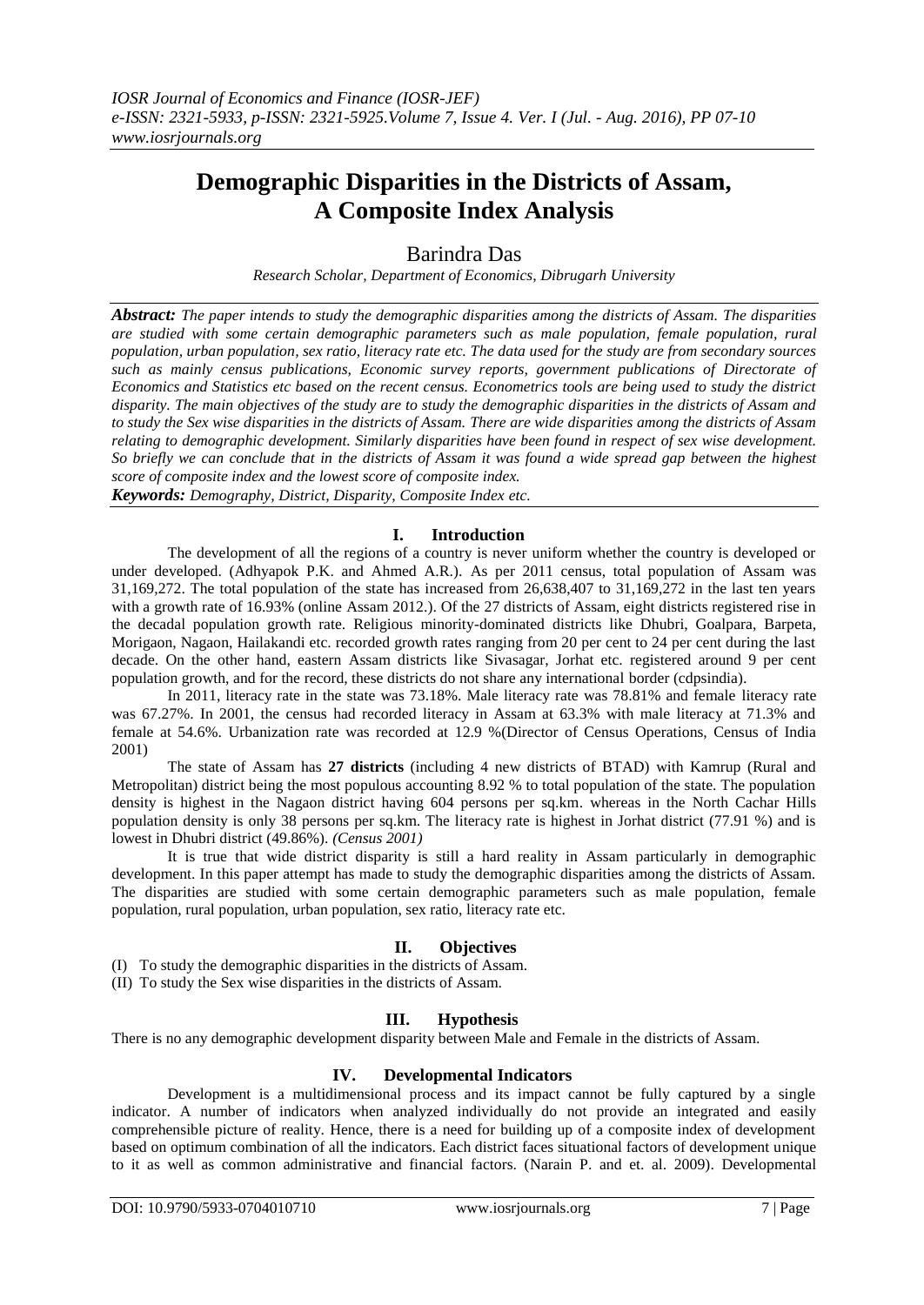indicators common to all the districts have been included in the analysis. Composite indices of development have been obtained for different districts by using the data on the following developmental indicators.

| <b>Index</b> | Indicators used for the construction of the indices for 2012 |  |  |  |  |
|--------------|--------------------------------------------------------------|--|--|--|--|
| <b>DDIOM</b> | $X_1$ –Total Population of Male(in Lakh)                     |  |  |  |  |
|              | $X_2$ –Total Population of Rural Male(in lakh)               |  |  |  |  |
|              | $X_3$ -Total Population of Urban Male (in 10,000)            |  |  |  |  |
|              | $X_4$ –% of Total Male Population decadal growth             |  |  |  |  |
|              | $X_5$ –% of Total Rural Male Population decadal growth       |  |  |  |  |
|              | $X_6$ –% of Total Urban Male Population decadal growth       |  |  |  |  |
|              | $X_7$ - Literacy Rate of Male Population                     |  |  |  |  |
| <b>DDIOF</b> | $X_s$ - Total Female Population (in Lakh)                    |  |  |  |  |
|              | $X_9$ – Total Rural Female Population (in lakh)              |  |  |  |  |
|              | $X_{10}$ – Total Urban Female Population (in 10.000)         |  |  |  |  |
|              | $X_{11}$ - % of Female decadal growth                        |  |  |  |  |
|              | $X_{12}$ - % of Rural Female decadal growth                  |  |  |  |  |
|              | $X_{13}$ - % of Urban Female decadal growth                  |  |  |  |  |
|              | $X_{14}$ - Female Literacy Rate                              |  |  |  |  |

N.B. - DDIM-Demographic Development Indicators of Male DDIF-Demographic Development Indicators of Female

#### **V. Methodology**

The study is on the Demographic Disparities in the Districts of Assam, and is based on secondary data pertaining to the demographic variables of the different districts. The time reference period of the study is 2012. Main sources of data are Census of India publications, SRS as well as statistical department publications, Government publications, Directorate of Economics and Statistics, Published reports, research papers, journals, articles, different web sources etc. Composite indices have been prepared for ranking the different districts of the state.

## **VI. Materials and Methods**

#### The following methods are used for preparing the research paper.

**Composite index of development and developmental distances between different Districts** 

The crucial issue of regional disparity analysis lies in the construction of a Composite Index out of the several indicators chosen for the purpose. All the selected indicators are to be converted in to a common base either by rank ordering or indexing and finally they are to be converted in to a single index of overall development.

Let a set of n points represent districts 1, 2… n for a group of indicators 1, 2... k, which can be represented by a matrix  $(X_{ij})$ ; i = 1, 2, ... n and j = 1, 2,.. k. As the developmental indicators included in the analysis are in different units of measurement and since our object is to arrive at a single composite index relating to the dimension in question. There is a need for standardized as shown below:

$$
Z_{ij} = \frac{X_{ij} - \overline{X}_j}{S_j}
$$

Where,  $S_j^2 = \frac{\sum_{i=1}^n (X_{ij} - \overline{X}_j)^2}{n}$  $\frac{a_0 - a_1}{n}$  and

$$
\overline{X}_j = \left(\sum_{i=1}^n \frac{X_{ij}}{n}\right)
$$

 $(i=1, 2... n), (i=1,2,...,k)$ 

Let  $|Z_{ij}|$  denotes the matrix of standardized indicators. The best district for each indicator (with maximum/minimum standardized value depending upon the direction of the indicator) is identified and from this the deviations of the value for each district has been taken for all indicators in the following manner:

$$
C_i = \left( \sum_{j=1}^k (Z_{ij} - Z_{oj})^2 \right)^{1/2},
$$

where  $Z_{oj}$  is the standardized value of the jth indicator of the best district and  $C_i$  denotes the pattern of development of ith district.

The composite index of development is obtained through the following formula:

$$
D_i = \frac{C_i}{C}
$$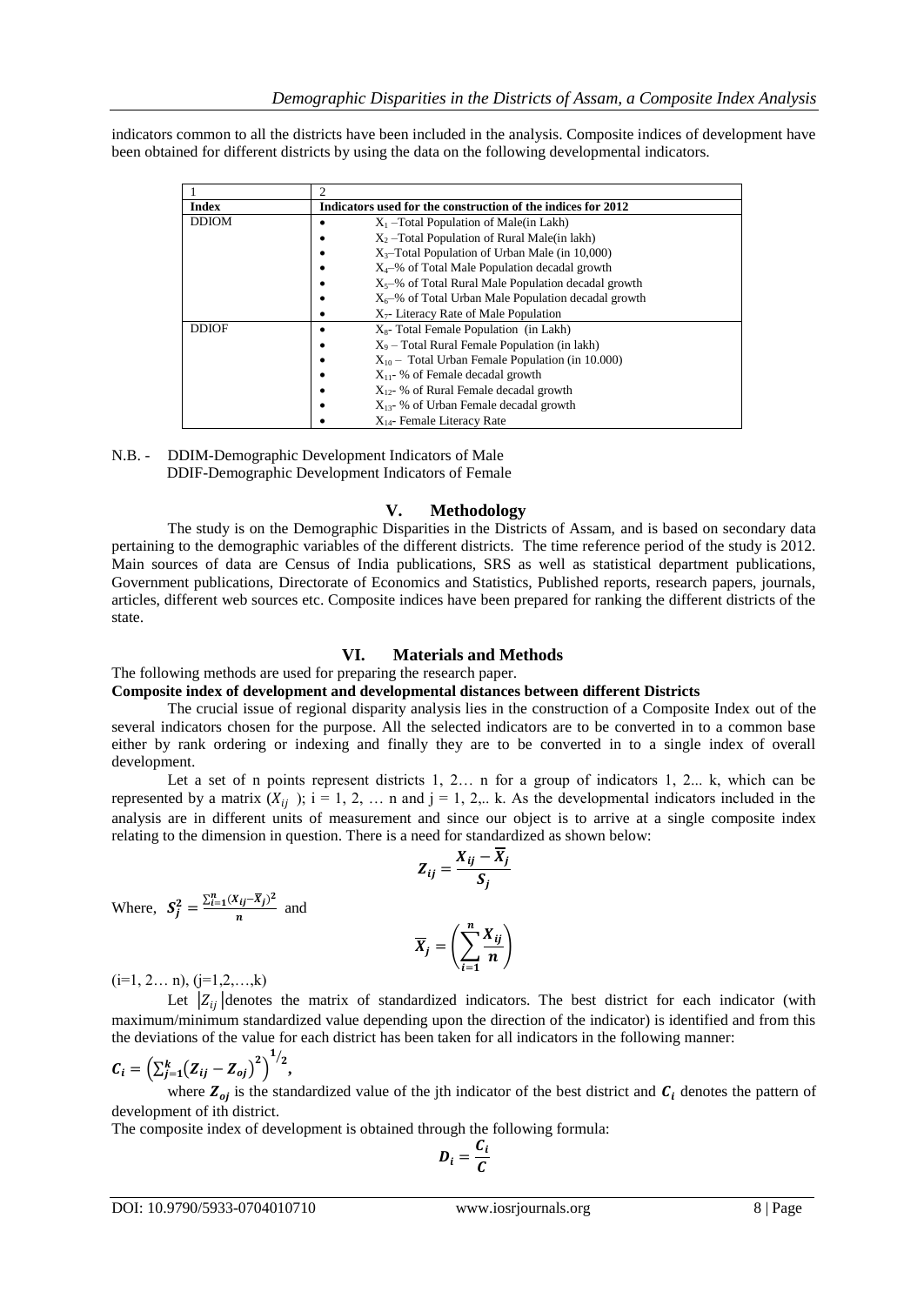$\mathcal{C} = \overline{\mathcal{C}} + 2\mathcal{S}$ ,

And

$$
\overline{C} = \sum_{i=1}^{n} \frac{C_i}{n}
$$

$$
S = \left(\sum_{i=1}^{n} \frac{(C_i - \overline{C})^2}{n}\right)^{1/2}
$$

#### **VII. Results and Discussion**

Composite indices of demographic development have been worked out for different districts of Assam. The districts have been ranked on the basis of developmental indices. The composite indices of development along with the rank of the districts are presented in Table-1.

| Sl. No. | <b>Districts</b> | Male                    |                         | Female    |                         |
|---------|------------------|-------------------------|-------------------------|-----------|-------------------------|
|         |                  | <b>CI</b><br>Rank       |                         | <b>CI</b> | Rank                    |
| 01      | Kokrajhar        | 1.493                   | 27                      | 0.253     | 13                      |
| 02      | <b>Dhubri</b>    | 0.393                   | 21                      | 1.843     | 25                      |
| 03      | Goalpara         | 0.056                   | 12                      | 0.903     | 22                      |
| 04      | <b>Barpeta</b>   | 0.022                   | $\boldsymbol{9}$        | 0.754     | 21                      |
| 05      | Marigaon         | 0.008                   | $\overline{7}$          | 0.904     | 23                      |
| 06      | Nagaon           | 0.273                   | 18                      | 2.513     | 27                      |
| 07      | Sonitpur         | 0.626                   | 24                      | 0.467     | 19                      |
| 08      | Lakhimpur        | 0.006                   | 6                       | 0.055     | 9                       |
| 09      | Dhemaji          | 0.001                   | $\overline{\mathbf{3}}$ | 2.158     | 26                      |
| 10      | Tinsukia         | 0.002                   | $\overline{\mathbf{4}}$ | 0.088     | 11                      |
| 11      | Dibrugarh        | 0.025                   | 10                      | 0.007     | $\overline{\mathbf{4}}$ |
| 12      | Sibsagar         | 0.161                   | 15                      | 0.024     | 7                       |
| 13      | Jorhat           | 0.3                     | 19                      | 0.079     | 10                      |
| 14      | Golaghat         | 0.081                   | 14                      | 0.022     | 6                       |
| 15      | Karbi Anglong    | 8<br>0.021              |                         | 0.002     | $\overline{\mathbf{3}}$ |
| 16      | Dima Hasao       | 0.52                    | 23                      |           | 5                       |
| 17      | Cachar           | 0.339                   | 20                      |           | 17                      |
| 18      | Karimganj        | 0.057<br>13             |                         | 0.347     | 16                      |
| 19      | Hailakandi       | 0.002                   | 5                       | 0.311     | 15                      |
| 20      | Bongaigaon       | 0.000196                | $\overline{2}$          | 0.0008    | $\overline{2}$          |
| 21      | Chirang          | 0.639                   | 25                      | 0.0002    | $\mathbf{1}$            |
| 22      | Kamrup(R)        | 0.186                   | 16                      | 0.46      | 18                      |
| 23      | Kamrup (M)       | 17<br>0.188             |                         | 1.556     | 24                      |
| 24      | Nalbari          | 0.00007<br>$\mathbf{1}$ |                         | 0.291     | 14                      |
| 25      | Baksa            | 0.049<br>11             |                         | 0.144     | 12                      |
| 26      | Darrang          | 0.662                   | 26                      | 0.688     | 20                      |
| 27      | Udalguri         | 0.487                   | 22                      | 0.052     | 8                       |

**Table 1:** Ranking of the districts on the basis of gender

## **VIII. Main Findings**

- (i) The computed values of Composite index of demographic development for male shows that Nalbari stands first followed by Bongaigaon, while Kokrajhar stands last in the rankings.
- (ii) Similarly composite index for female shows that Chirang standa first followed by Bongaigaon, while Nagaon stands last in the rankings.
- (iii) Kokrajhar, Sonitpur, Dibrugarh, Sivasagar, Jorhat, Golahhat, Karbi-Anglong, Dima Hasao, Darrang, these nine districts have biased towards men in demographic development in comparison to Female.
- (iv) Interestingly Only Bongaigaon remains the same Rank both Male and female as compared to their CI.
- (v) Remaining all other districts have biased towards female in respect of demographic development.
- (vi) Chirang have a drastic favorable difference of female development in respect of male as it stands first rank of female as against twenty fifth in case of female.
- (vii)Similarly Dhemaji stands twenty sixth positions in female demographic development as against third position in male which is shows drastic unfavorable development towards female.

|          | <b>Hypothesis Testing</b>      |                  |          |  |
|----------|--------------------------------|------------------|----------|--|
|          |                                |                  |          |  |
|          |                                | VAR00001         | VAR00002 |  |
| VAR00001 | <b>Correlation Coefficient</b> | 000 <sup>1</sup> | .039     |  |
|          |                                |                  |          |  |